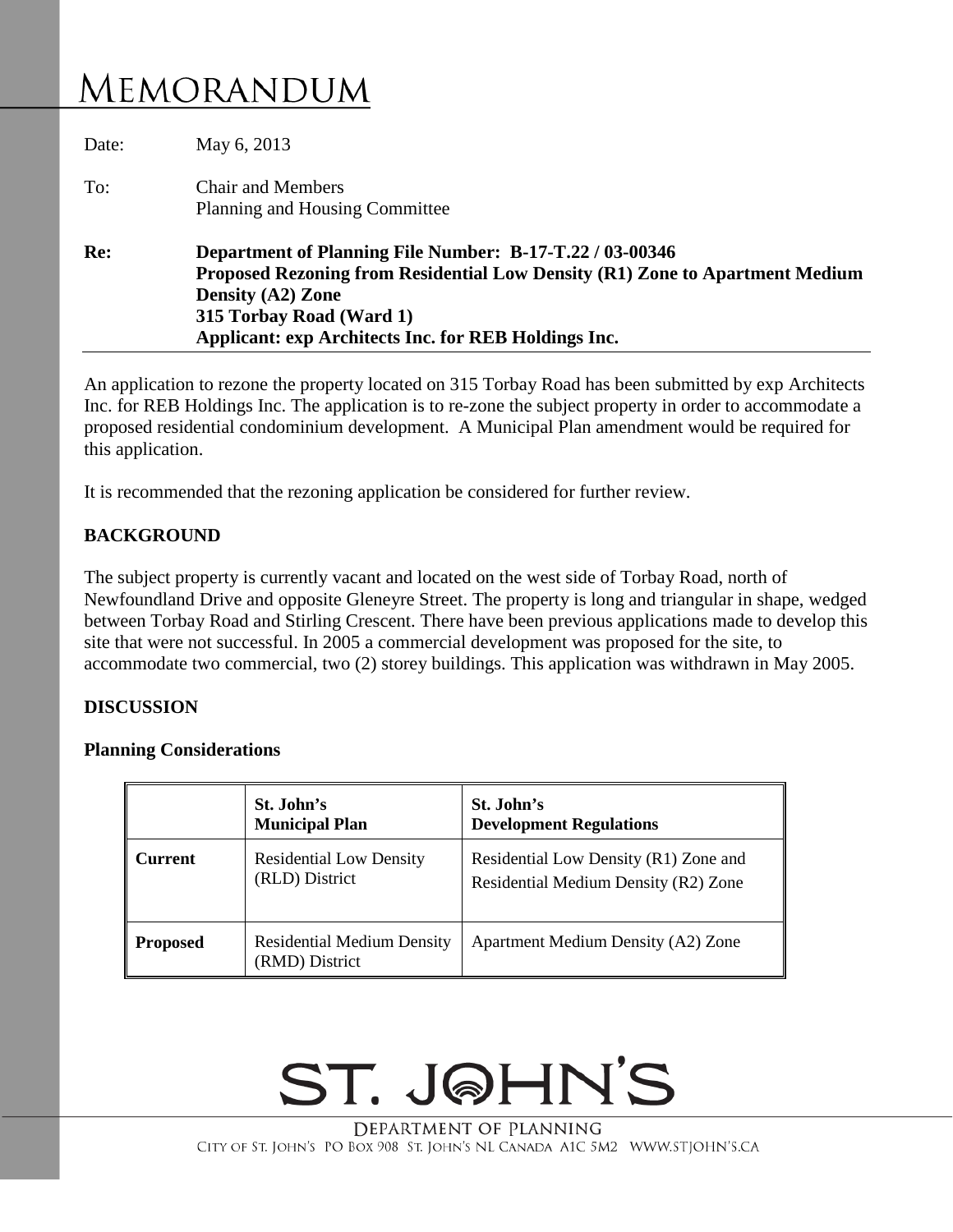#### **St. John's Municipal Plan**

Under the Municipal Plan, the property is located in the Residential Low Density (RLD) District. Much of the subject property appears to be a greenfield site that has never been developed. There was a single family dwelling that stood in the centre of the site that was demolished a year or two ago. The site is full of vegetation and trees and has an established walking path between Torbay Road and the residential properties that have frontages along Stirling Crescent. The path runs along the old right of way of the former Brady's Path, and there is major municipal infrastructure underground beneath the path.

Under Residential Low Density (RLD) District, an apartment building would not be permitted. Given the proposed building height of six (6) storeys, it would be preferable to consider the Residential Medium Density (RMD) District, which contemplates building heights up to six (6) storeys, subject to an LUAR.

The Land Use Assessment Report (LUAR) would be based on Terms of Reference determined by council.

#### **St. John's Development Regulations**

The subject lands are currently zoned Residential Low Density (R1) Zone. This zone can accommodate single family detached homes only. Consequently, a Zoning Amendment is required to allow for this condominium development. This is a stable neighbourhood of single detached houses to the west on Stirling Crescent, townhomes to the north on Pine Place and a variety of commercial uses to the south and east.

Higher density forms of housing make efficient use of land at a time when there is a great demand for new housing forms. Sound Planning principles encourage a diversity of housing types and tenures to accommodate the widest range of individuals. To introduce the A2 Zone at this location would be in keeping with the variety of zones in the area.

### **Building Line**

Certain Arterial Roads in the City have increased building lines (setbacks from the street edge). Torbay Road has a Building Line of 25 metres as measured from the centre line of the street. This is intended to allow for landscaped areas, space to store snow and clear views for driveway access.

The houses at 325 to 337 Torbay Road and the end-unit houses on Prim Place are closer than 25 metres to the center line of Torbay Road. If the proposed new building were required to meet the 25-metre building line, it would set the building closer to the houses on Stirling Crescent. It would also squeeze the depth of the building, because the building cannot e located on top of the underground pipes beneath the former Brady's Path. (The developer is proposing a parking lot along part of the right-of-way, which would be acceptable to the city with an appropriate easement.)

Therefore, City staff suggest that the building line for the development be decreased from 25 metres to 11 metres. The reasoning was two-fold; 1) by establishing a smaller front-yard setback the building could be moved closer to Torbay Road to better define the street edge and; 2) moving the building footprint closer to Torbay Road would ensure a clear separation between the higher density residential condominium, the public space along the walking trail and the private space of the single family residences along Stirling Crescent.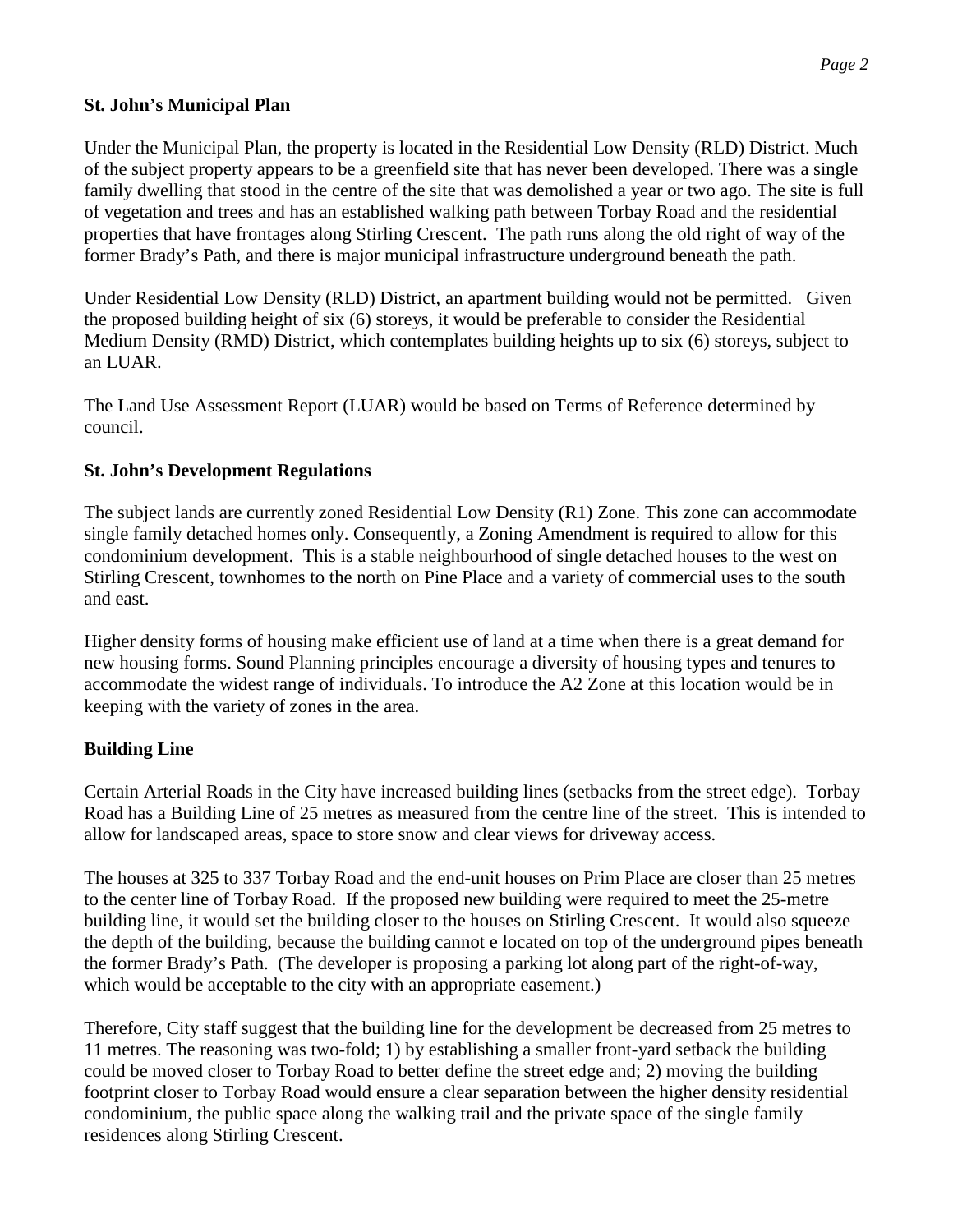#### **Technical Considerations**

- 1. The City's Department of Engineering advises that there is a 300mm sanitary sewer in Torbay Road however there is no capacity in the City's storm sewer system to accommodate the proposed development. An alternative means of foundation drainage must be utilized. Should the applicant propose to contain stormwater on site, detailed information on the stormwater detention plans will have to be submitted to the City.
- 2. There is a 750mm trunk sanitary sewer which runs through the rear of this property. It would be preferable for the developer to connect to the trunk sanitary sewer to the rear. The Environmental Services Division, Department of Public Works & Parks (based on Occupation Health and Safety standards) requires that an 11 metre easement be held over this trunk sanitary sewer.
- 3. The proposed right-in/right-out access at the north end of the site and the upgraded signalization at the Torbay Road and Gleneyre Street intersection will require approval from the City Traffic Division. The Traffic Division will assist in the design of the intersection improvements.
- 4. The applicant is responsible for the cost of extending new service laterals from the water and sewer mains. Any and all work civic works on existing mains must be performed by City forces.

## **CONCLUSION/RECOMMENDATION**

One objective of the Municipal Plan is to achieve compact urban form. Another objective is to maintain neighbourhood character. Given the infill nature of the site, this development proposal would make efficient use of land.

Therefore, the rezoning application warrants further review.

The rezoning would require a land-use assessment report (LUAR) under terms of reference set by Council. Once the report was received, it would be referred to public review. At a later stage, the Municipal Plan amendment would require a public hearing chaired by an independent commissioner.

Given the past application for the property, staff recommend that the rezoning and LUAR be referred to a public meeting chaired by a member of Council.

This is provided for the consideration of the Planning and Housing Committee.

Ken O'Brien, MCIP Mark Hefferton Acting Director Planner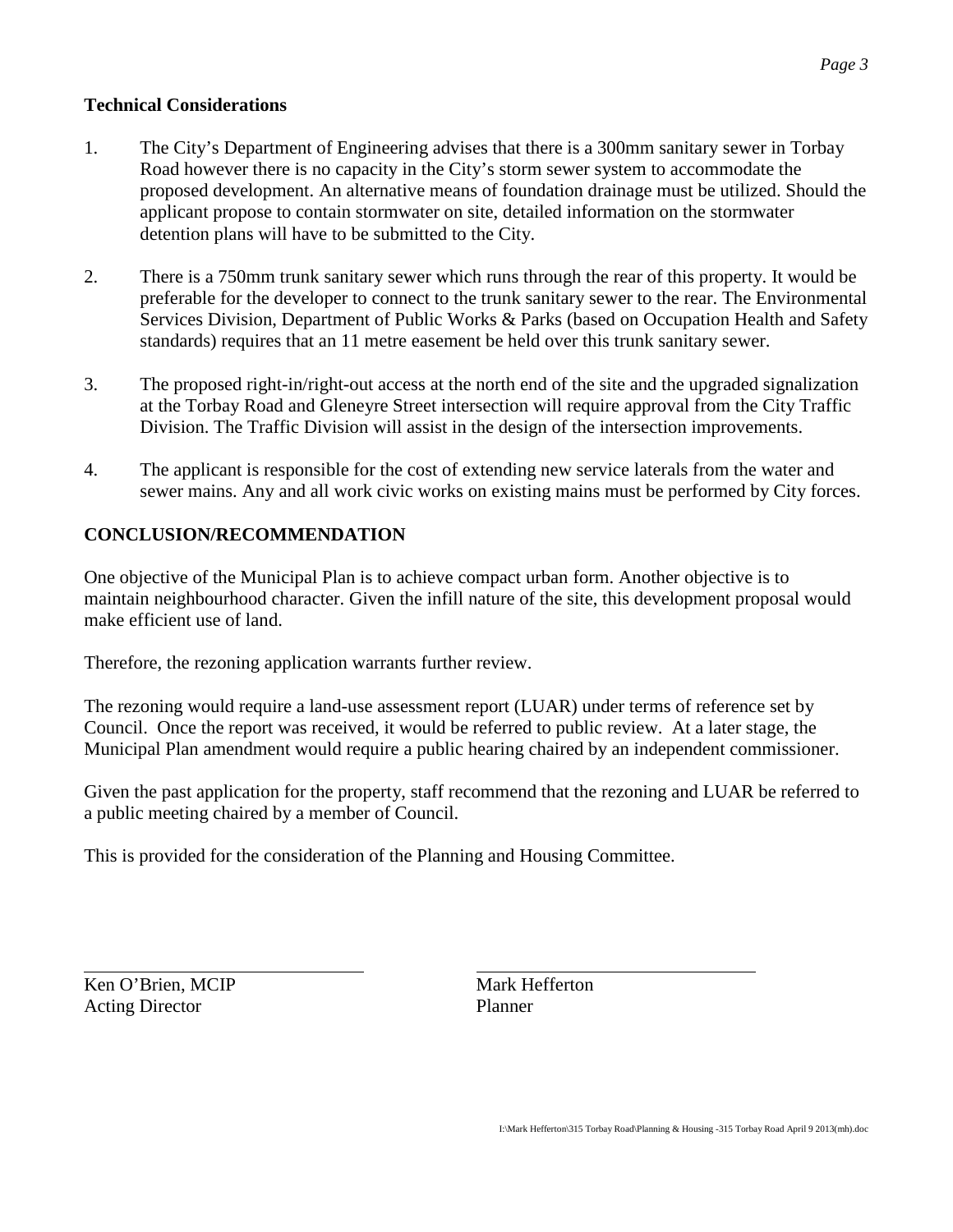#### **O**μ1:1,000 **R1PRIM PL 8 SUBJECT PROPERTY CR 333 331 329 327 325 R2 <sup>31</sup> 29 27 25 23 21 TORBAY RD CNGREAT Sp** Maria **O** $\sigma$  **R1 CN** C **STIRLING CRES R1** P

**O**

**W:\Engwork\Planw\2013 projects\315 torbay road.mxd**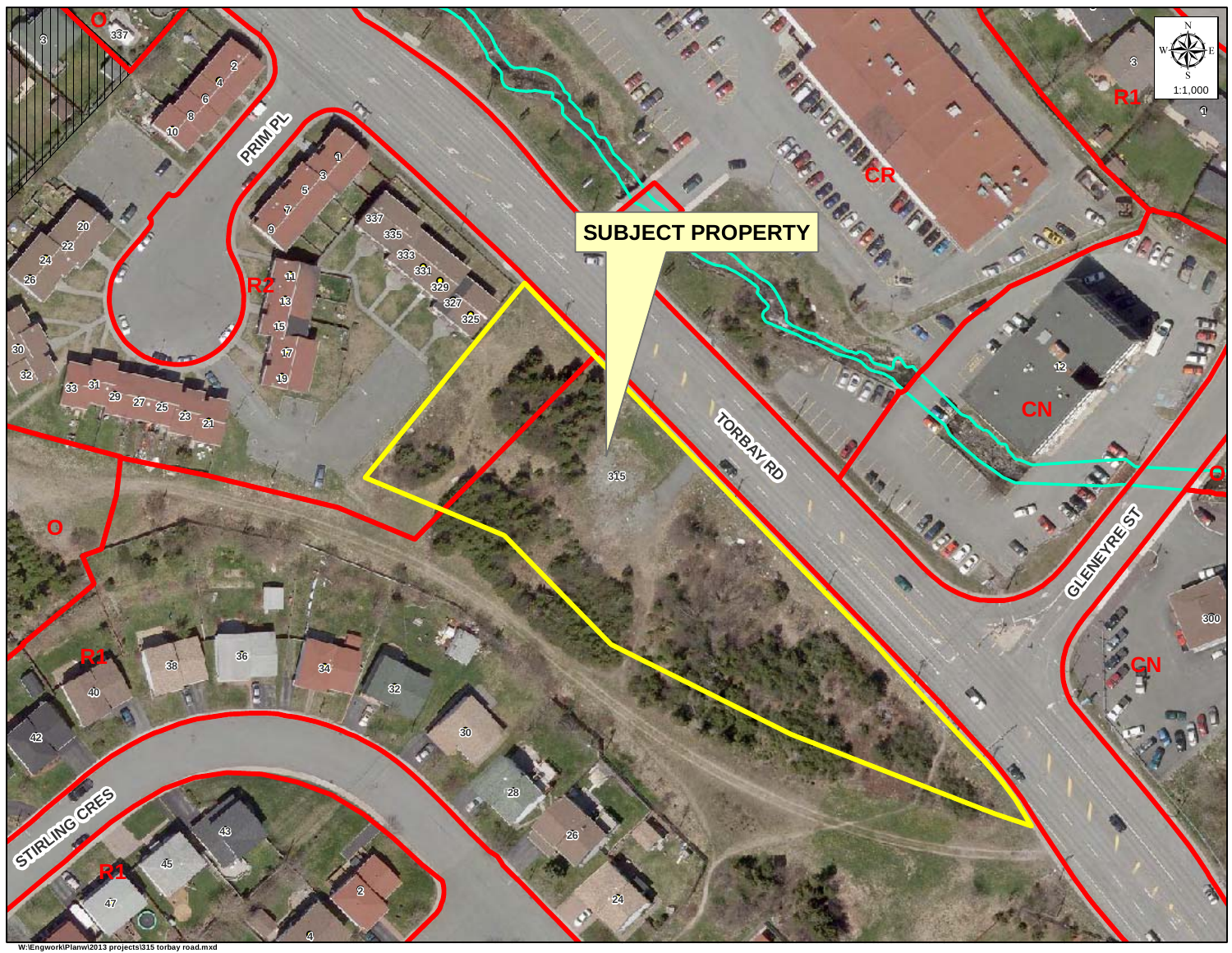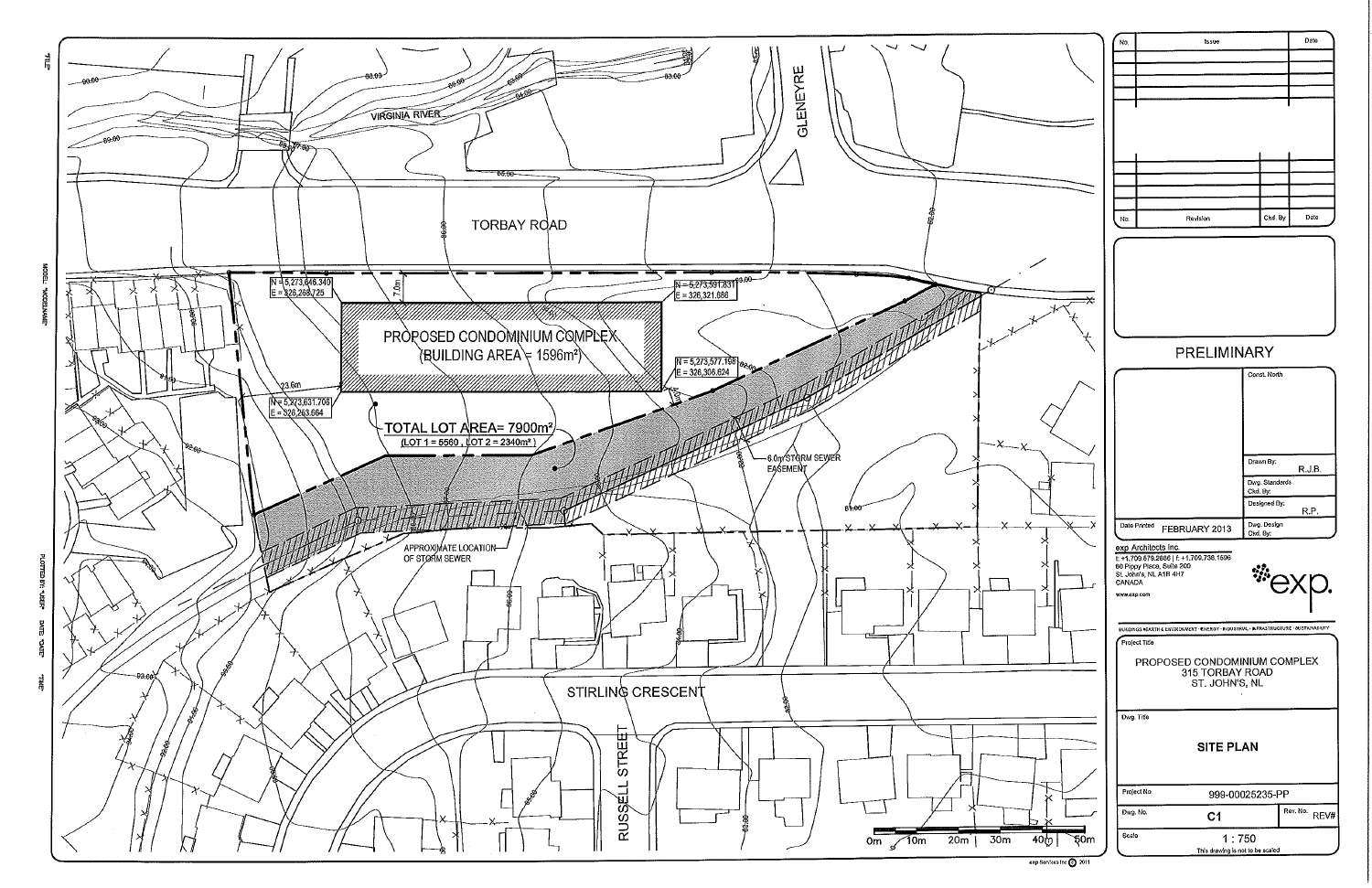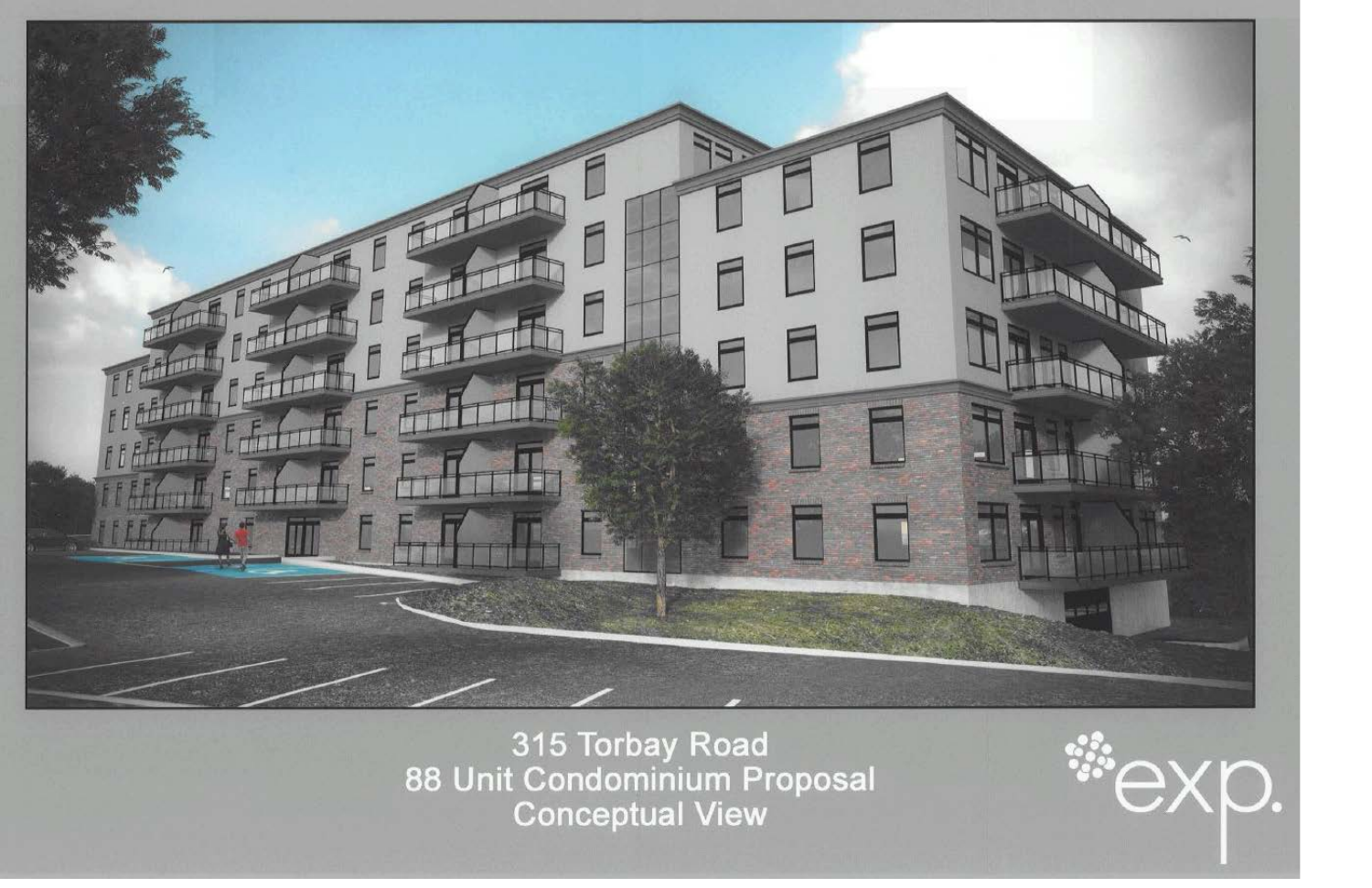



North Elevation

315 Torbay Road 88 Unit Condominium Proposal **Elevations**